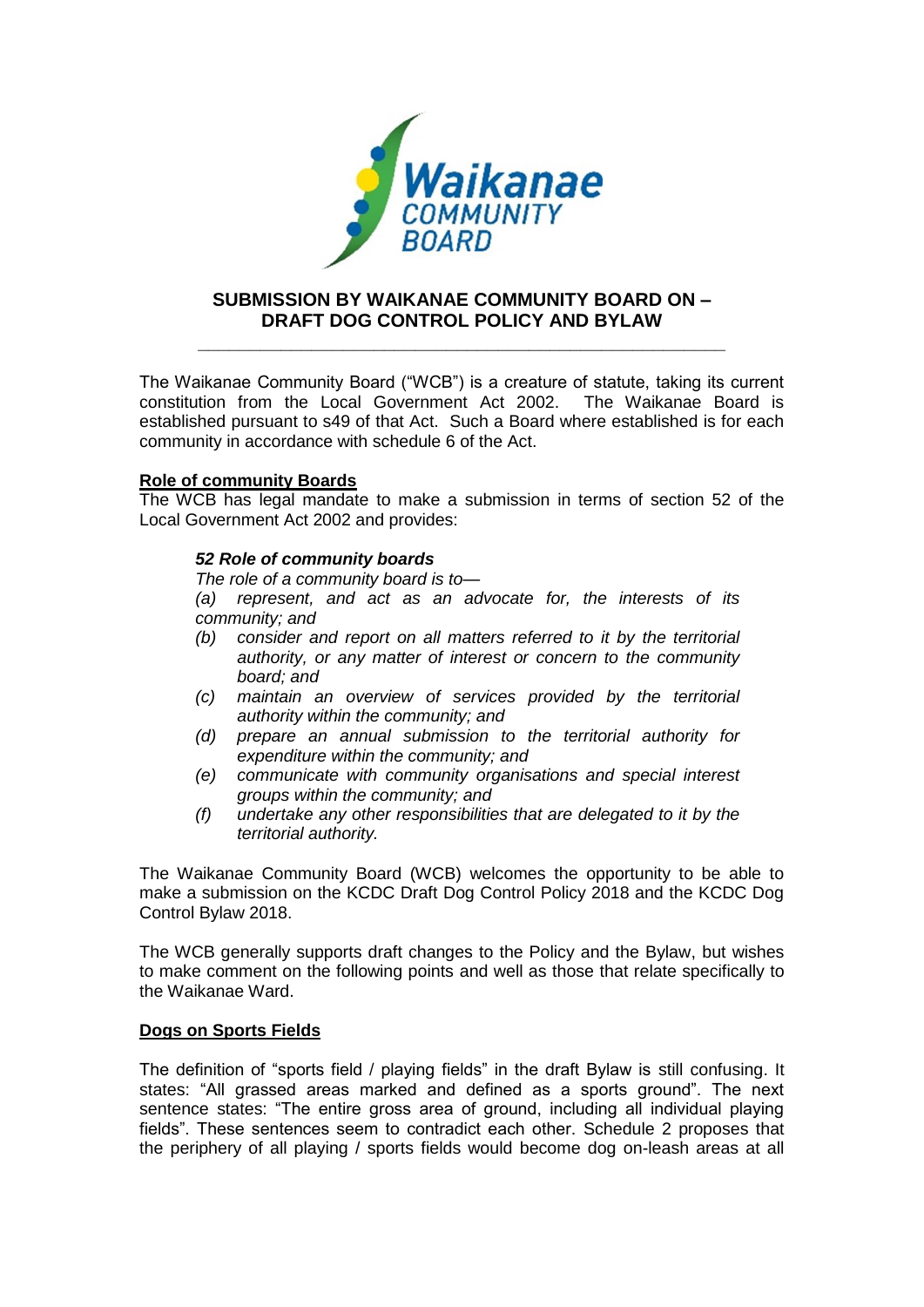times. This is fraught with difficulty as "periphery" is not defined by a distance, and thus is open to endless interpretations.

The WBC believes the best approach is that "The entire gross area of ground, including all individual playing fields" is not a dog on- or off-leash area.

#### **On-leash restricted area and sensitive sites**

The WCS does not agree with the current drafting of the Bylaw on sensitive areas as well as the proposal for an on-leash restricted area. The board notes that are number of the deemed sensitive areas are in the Waikanae Ward so this will impact Waikanae residents who have dogs.

The drafted definition of "sensitive sites" seems somewhat arbitrary by referring to an "important habitat", and "as a general rule" refers to "ecological and cultural sites". KCDC has a number of criteria that identify ecologically sensitive areas and the definition and further explanation in the draft Bylaw does not align with these criteria. Therefore, there is no clear pattern as to why some areas are deemed sensitive sites and others are not.

Although culturally sensitive areas are included under this heading, no culturally sensitive areas are proposed, so if these proposed changes are included in the final Bylaw, this term should be dropped.

The WCB does not support restricting dogs to remain on formed pathways and walking tracks in sensitive sites as drafted, although the board agrees if these proposed changed are included in the final Bylaw, they should be on-leash.

The Board believes this rule restricting dogs to remain on formed pathways and walking tracks is a step too far as this is controlling where a person goes with a dog rather than controlling a dog that is already on a leash. When someone is out walking it is not clear how the demarcation between an on-leash and an on-leash restricted area will be made, and how this is going to be enforced.

Furthermore, the definition of "*On-lease restricted area"* is provided on the Bylaw, but in the maps it is referred to as "*On-lease restricted".* These terms must be consistent. This definition is not referred to in the Schedule 2 of the Bylaw.

#### **Mahara Place and Pukekawa Reserve**

The WBC does not support the proposed change to make Mahara Place a dog-onlease area. The proposed new amenities for Mahara Place will not be compatible with dogs, even ones of leads.

The WBC does not support changing Pukekawa Reserve from a dog-off-leash area to a dog on-leash area. The board is not aware of any issues that necessitate this change.

#### **Dog Park**

The WBC recommends that a Dog Park is built in Waikanae in a suitable location. This could be at no cost if the WBC uses its joint project model between KCDC and the community to build the perimeter fence.